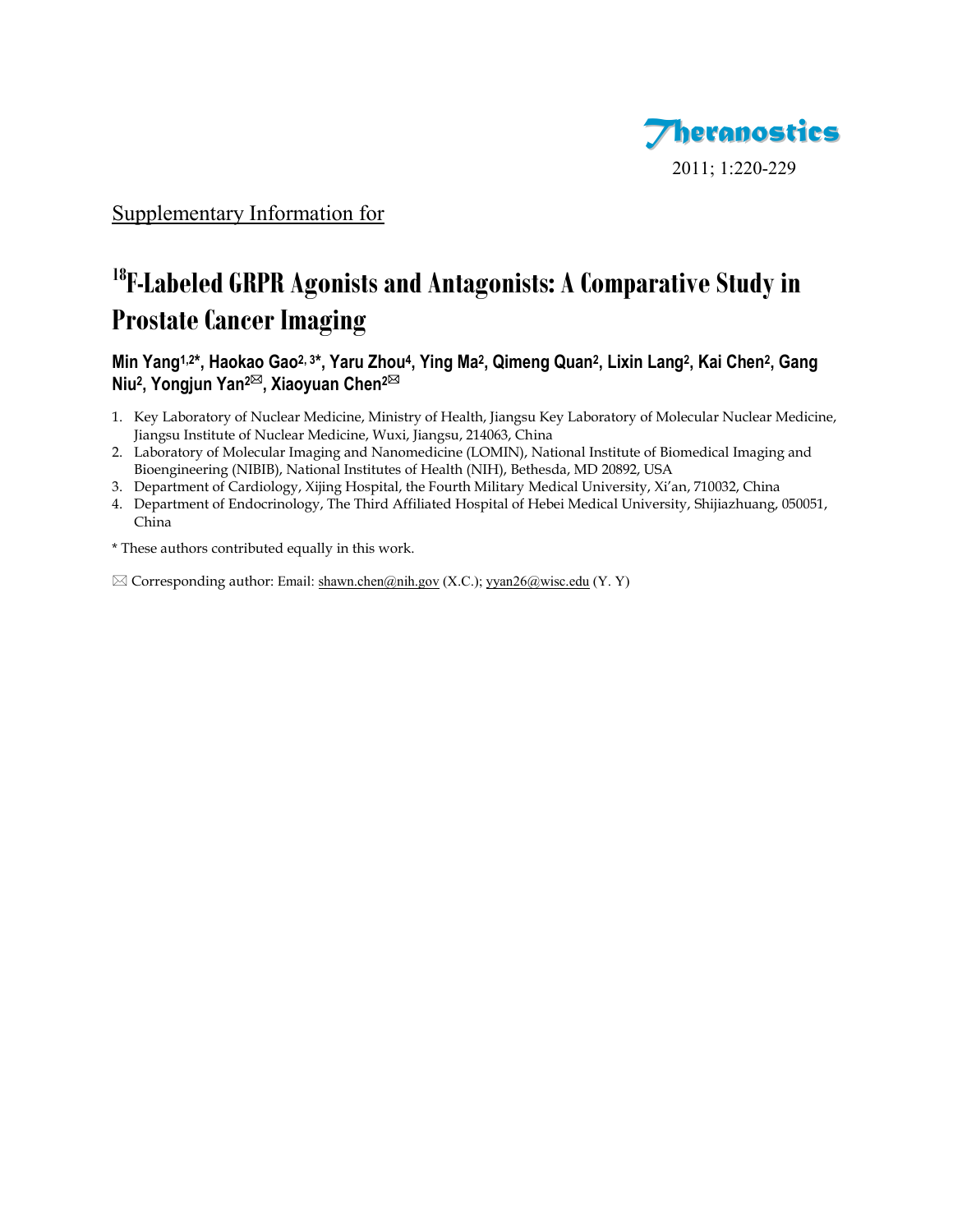**LC-MS of BBN analogs** FP-ATBBN

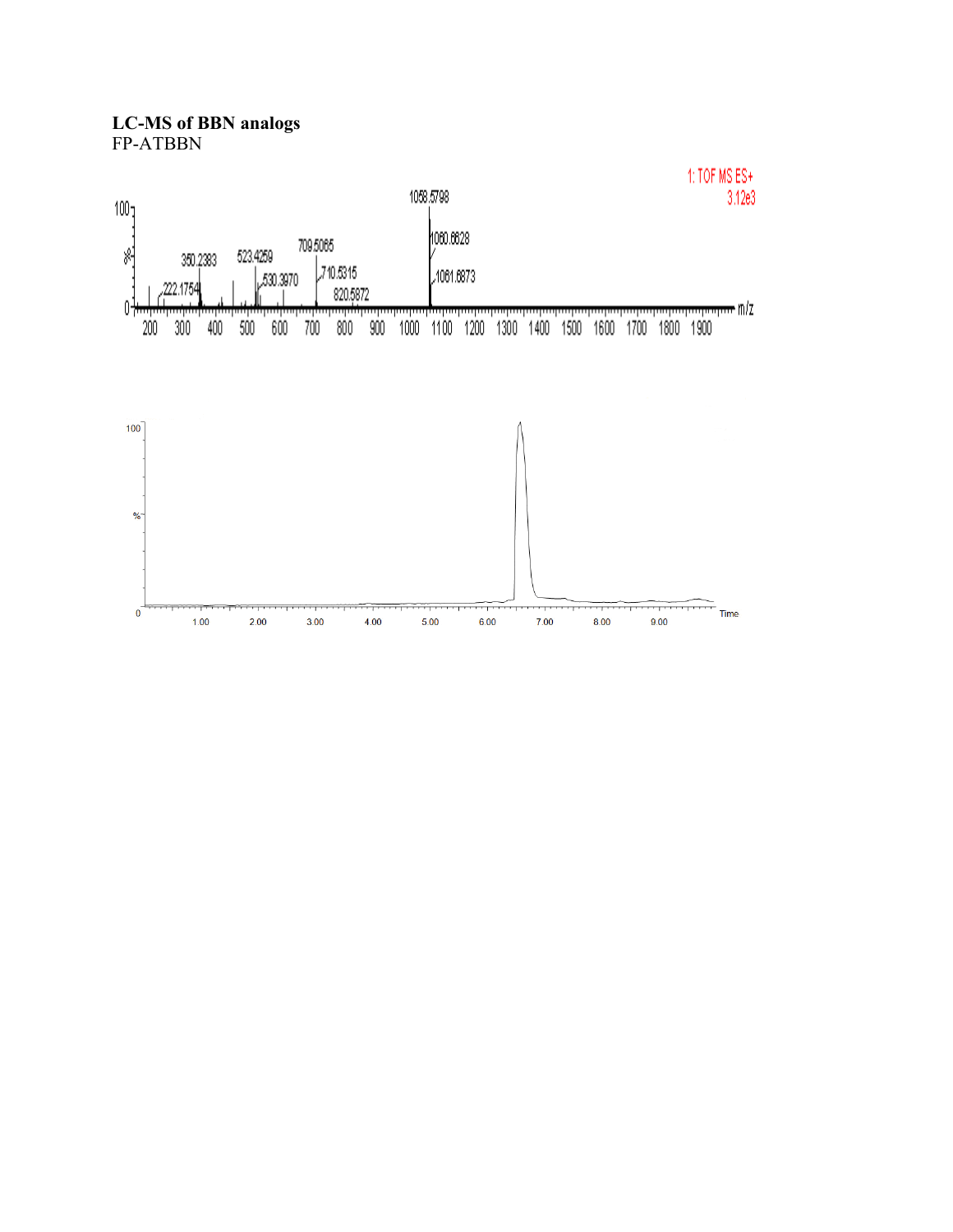#### FP-MATBBN



 $\overline{2.00}$  $3.00$  4.00  $6.00$  $7.00$  $8.00$ بتلب  $5.00$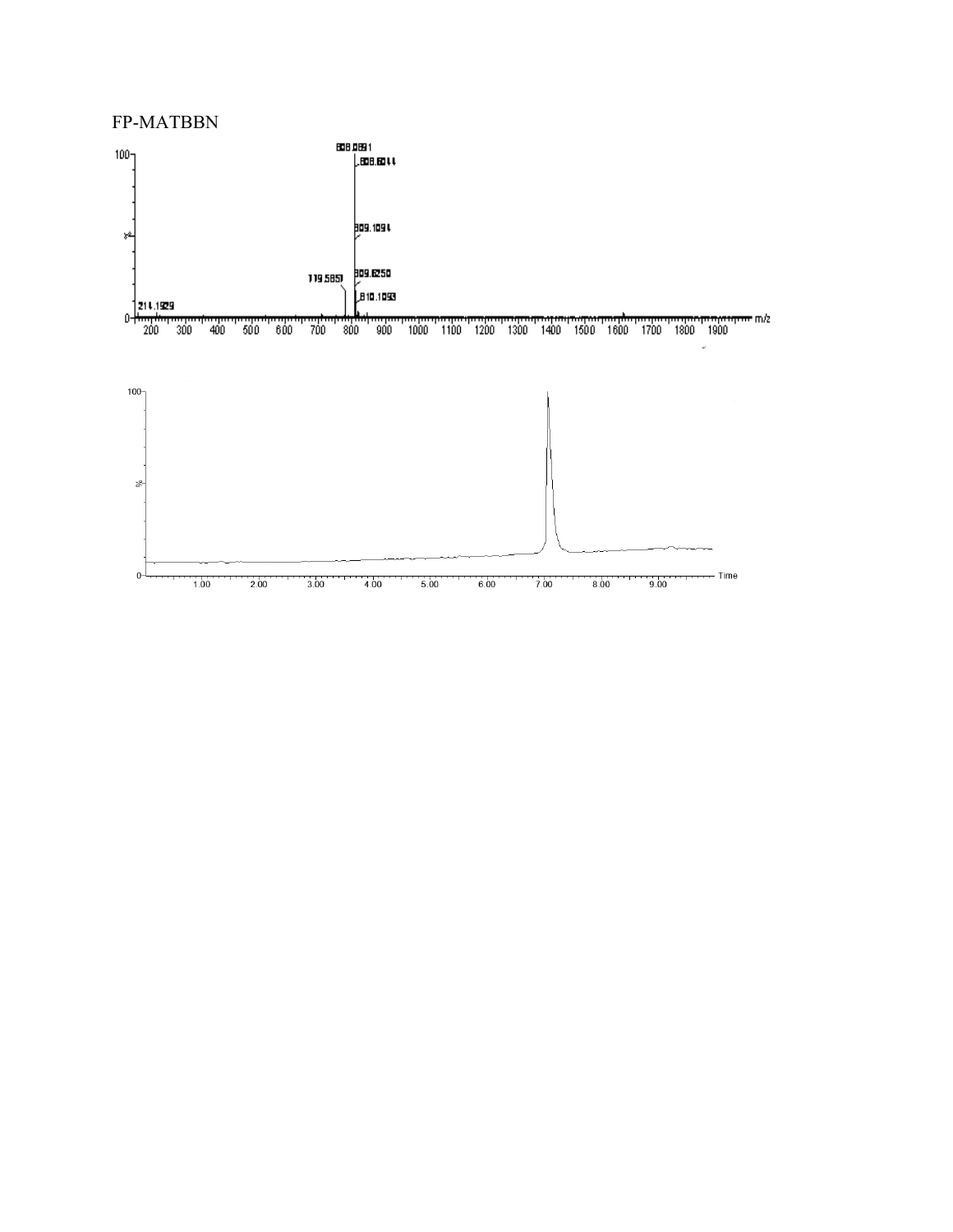### FP-MAGBBN

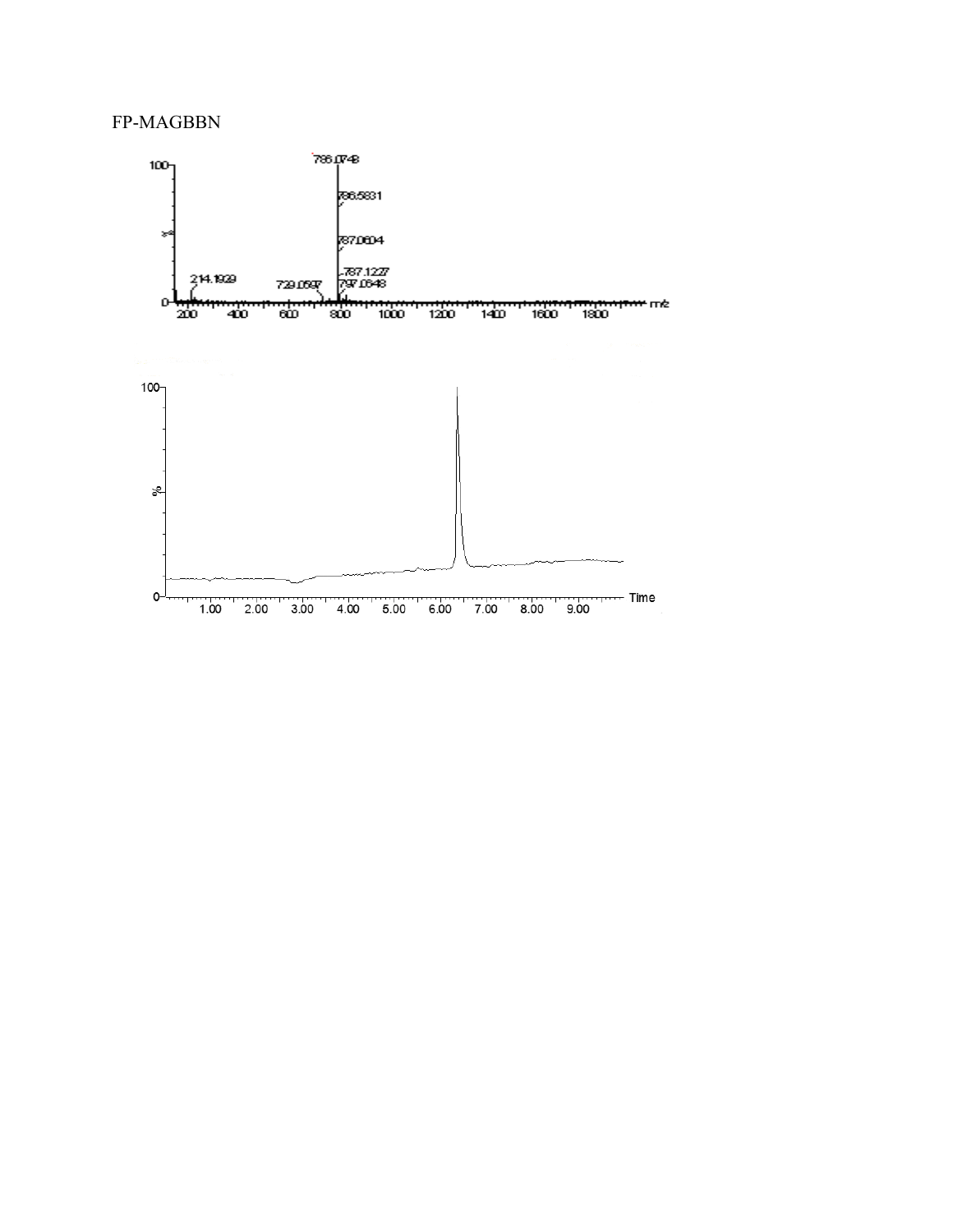## **HPLC of FP conjugated BBN analogs**







FP-ATBBN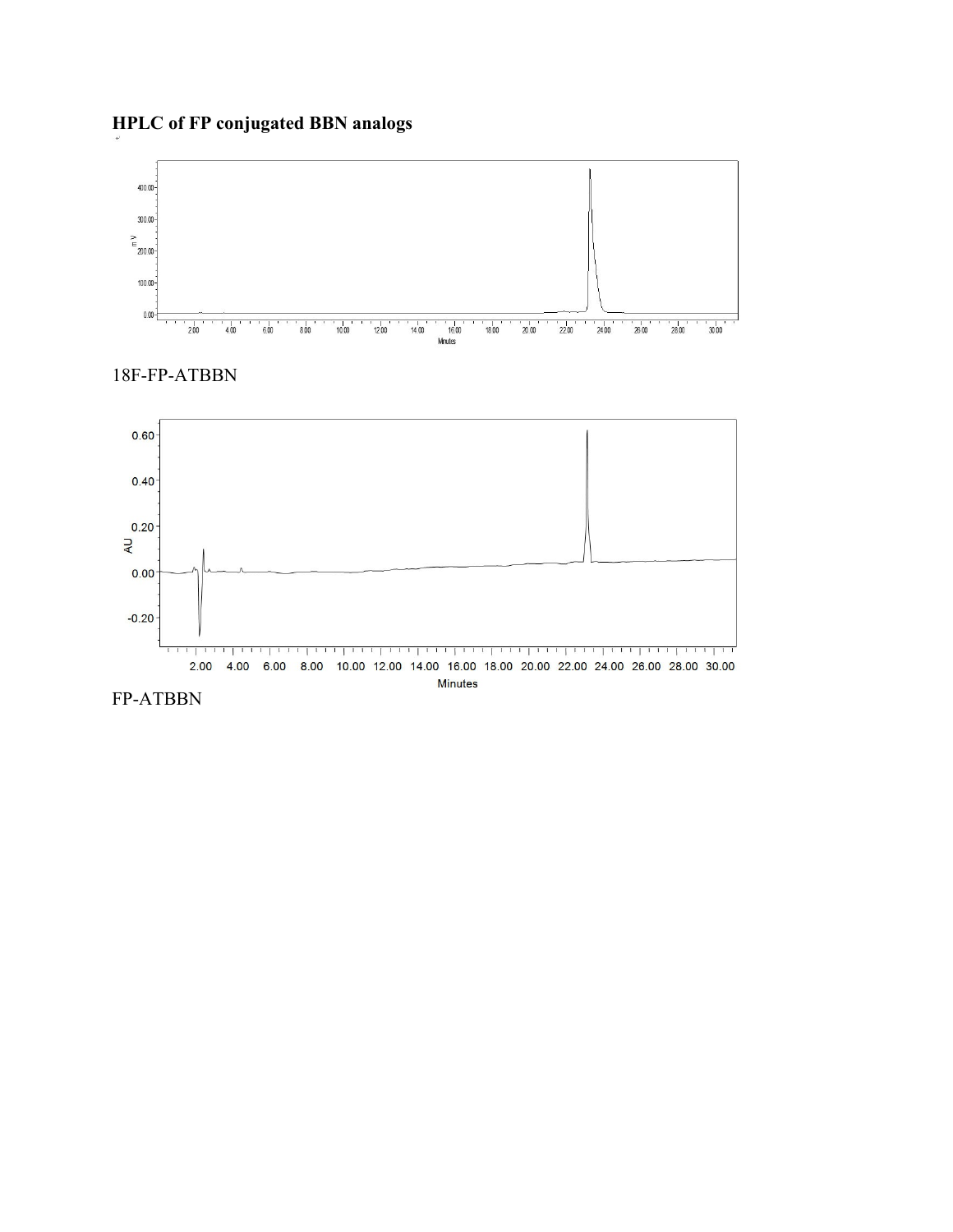



FP-MATBBN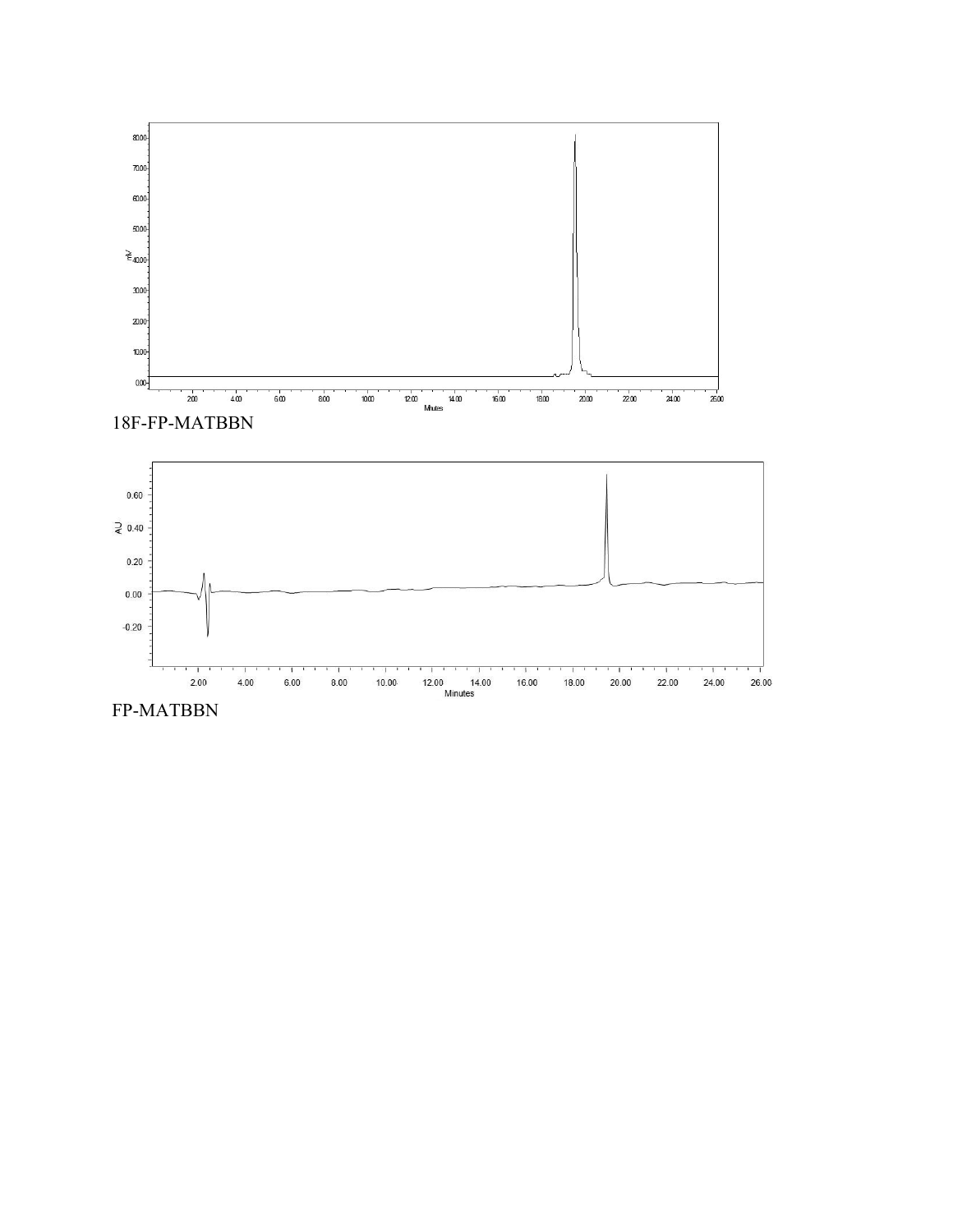





FP-MAGBBN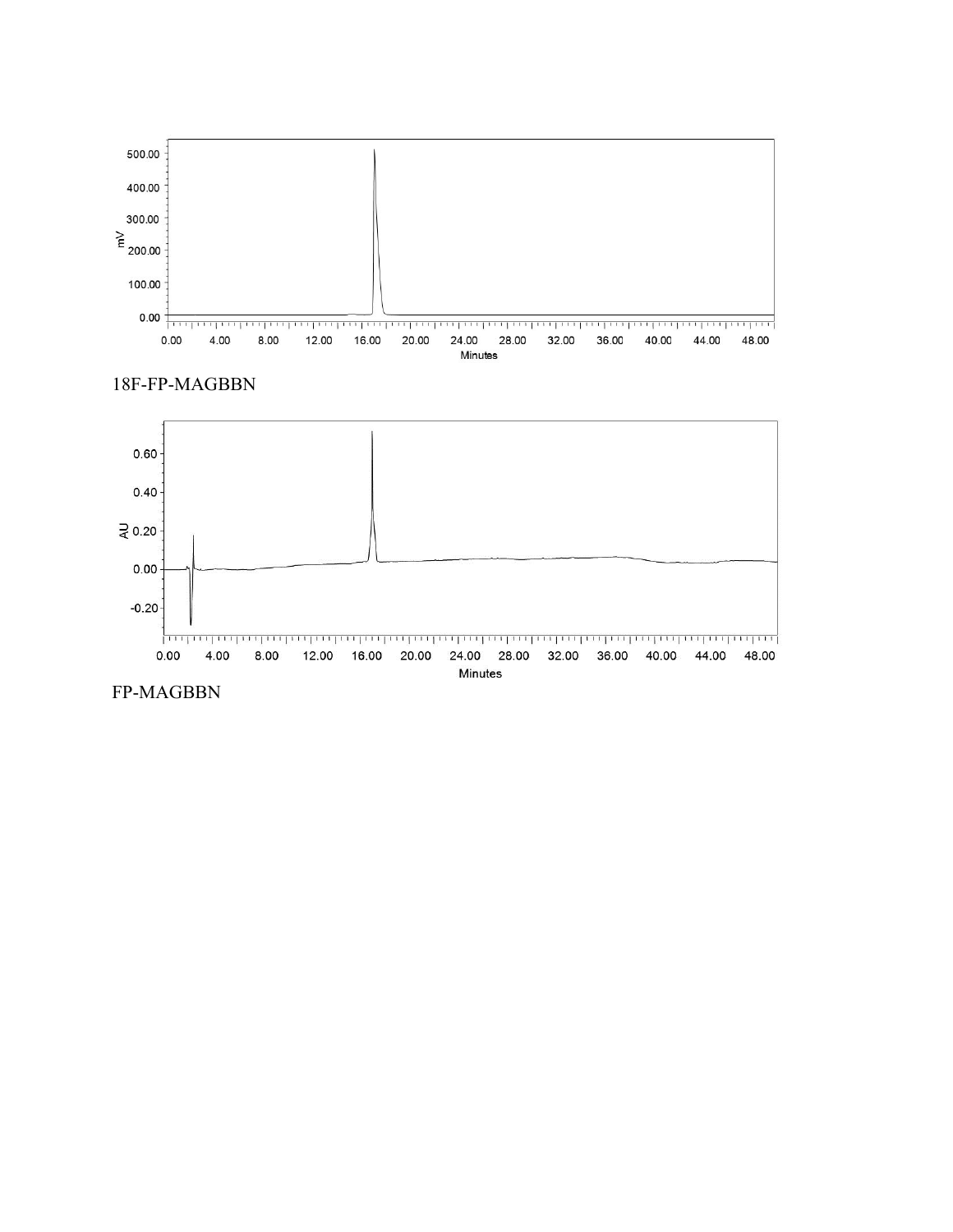## **Method to determine Specific activity**

1) HPLC analysis of cold standards (4 different concentrations per standard) to draw standard

curves

Y, peak area of cold standard; X: amount of cold Standard (nmol)

FP-ATBBN  $y = 2E+06x - 85587$  $R^2 = 0.9992$ FP-MATBBN  $y = 2E+06x - 83495$  $R^2 = 0.9976$ FP-MAGBBN  $y = 2E+06x - 134308$  $R^2 = 0.9941$ 

2) Inject 100ul of pure <sup>18</sup>F radiotracer, record time and radioactivity injected

3) Measure UV area of <sup>18</sup>F radiotracer, calculate the amount of <sup>18</sup>F radiotracer injected according to the standard curve

4) Calculate the specific activity:

Specific activity = activity/amount of radiotracer (TBq/mmol, time decay corrected to the end of synthesis time)